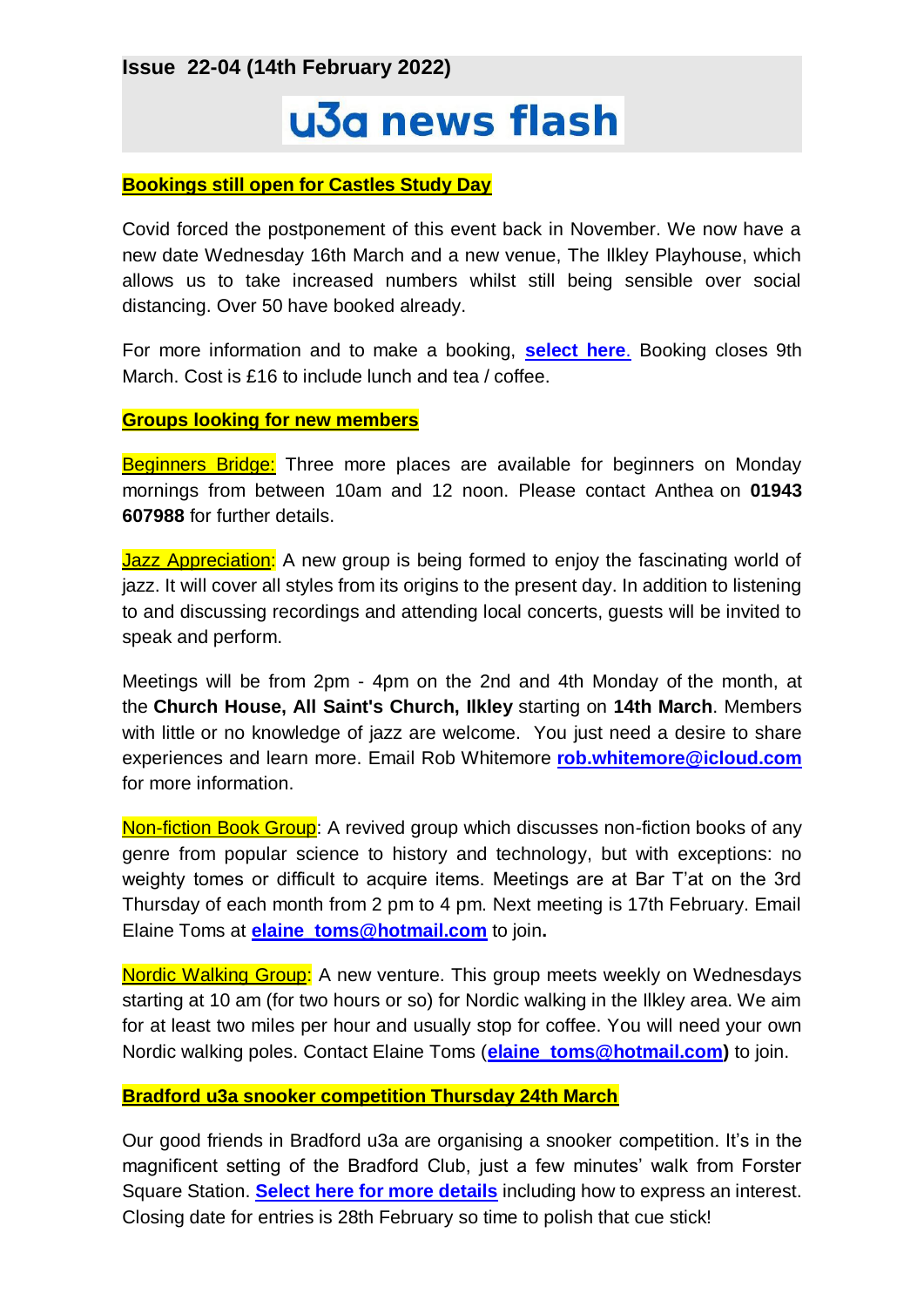#### **Summer programme updates**

Ilkley & District u3a will be organising a series of events and activities throughout July and August. Group Leaders will have received an email from Sue Butler asking for ideas. Details will be published in News Flash and on our website once plans are complete.

## **More talks via Zoom**

**[Select here for details.](https://ilkleyu3a.org/External-Events)** These are provided by our parent body, the Third Age Trust. But because they are nationally available, early booking is advised. You can see the full range and subscribe for updates **[on this link](https://www.u3a.org.uk/events/educational-events)** which takes you to the Third Age Trust website. There's some excellent feedback from one member who attended a session on solving cryptic crossword clues.

## **Two for the price of one at King's Hall (limited offer for u3a members)**

On 14th April it's the **[Bee Gees Tribute 'You Win Again'.](https://www.entertainers.co.uk/show/you-win-again)** On 29th September it's the **[MANFREDS](https://www.themanfreds.com/)**. Select the links to visit the website of the two groups.

We have five pairs of tickets available for u3a members to see each of these two shows at the King's Hall in Ilkley. To apply for discounted tickets please go to the Ilkley Town Hall Visitor Centre Box Office near the library and refer to u3a when booking, or phone them on 01943 602319.

## **Can you identify the Ilkley shop fronts on our website?**

Test your powers of observation. **[Select here to view.](http://ilkleyu3a.org/#HQUIZ)** Answers on the website.

#### **Quirky humour**

Quite a few new cartoons in the last few weeks. **[Select this link](https://ilkleyu3a.org/Lockdown-Support-Quirky-Humour)**. Always happy to receive more contributions, even if they're not suitable for the u3a website!

# *I know it's time to clean out my handbag when my car assumes it's an extra passenger who isn't wearing a seat belt.*

*In the 1980s I fell off my bike and skinned my knee. I'm telling you this now because we didn't have social media then.*

*Some people seem to have aged like fine wine. I aged like milk ... I got sour and chunky.*

*Dear Sneeze: If you're going to happen, happen. Don't just put a stupid look on my face and then leave.*